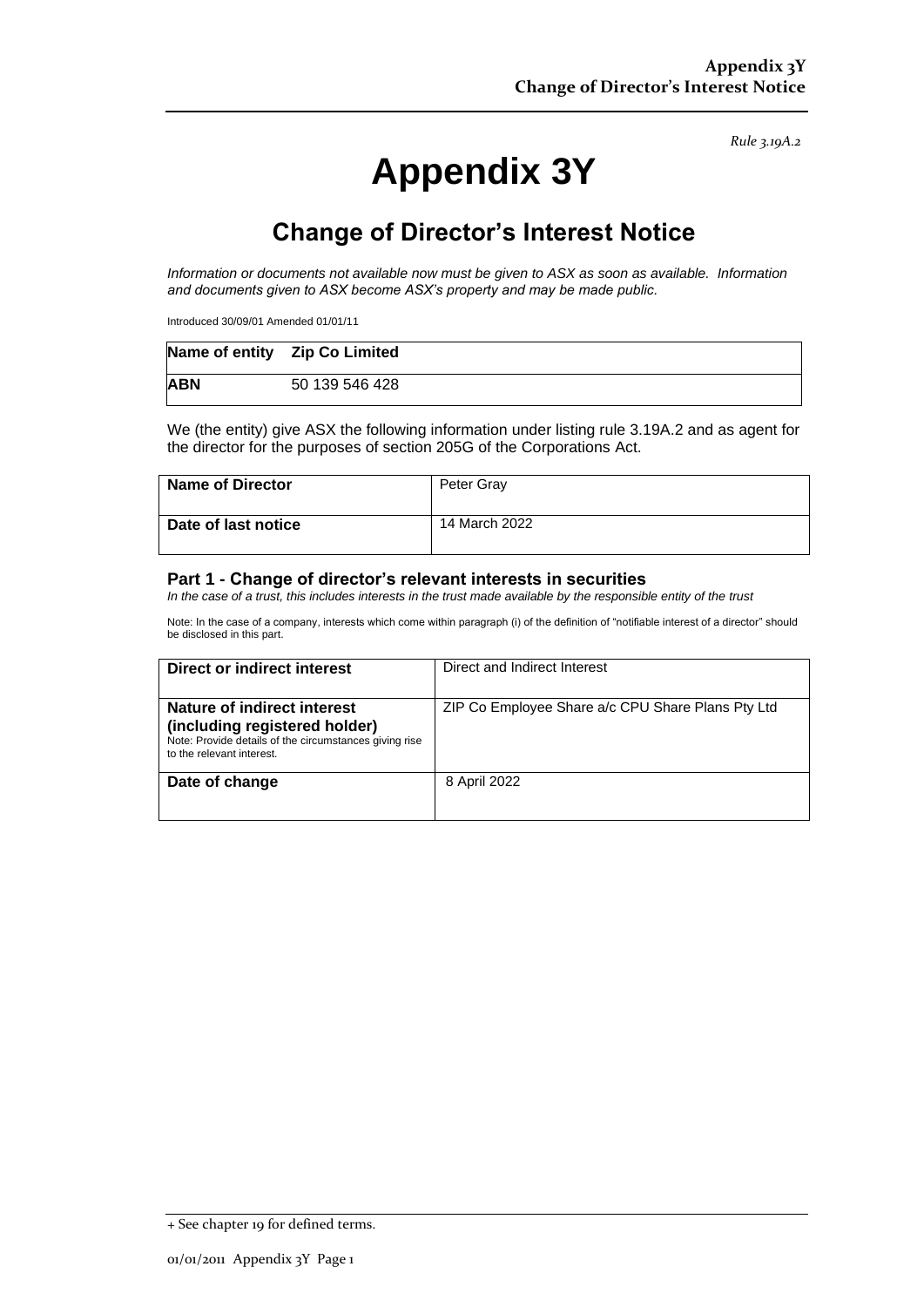| No. of securities held prior to                                                                              |                                              |                                                                                                                                                                                                                                                                                                                                                                                                                                                                                                                                                                                                                                                                                                                                                                                                                                                                                                                                                                                                                                                                                                                                                                                                                                                                                                                                                                                                    |
|--------------------------------------------------------------------------------------------------------------|----------------------------------------------|----------------------------------------------------------------------------------------------------------------------------------------------------------------------------------------------------------------------------------------------------------------------------------------------------------------------------------------------------------------------------------------------------------------------------------------------------------------------------------------------------------------------------------------------------------------------------------------------------------------------------------------------------------------------------------------------------------------------------------------------------------------------------------------------------------------------------------------------------------------------------------------------------------------------------------------------------------------------------------------------------------------------------------------------------------------------------------------------------------------------------------------------------------------------------------------------------------------------------------------------------------------------------------------------------------------------------------------------------------------------------------------------------|
| change                                                                                                       |                                              | <b>DIRECT</b>                                                                                                                                                                                                                                                                                                                                                                                                                                                                                                                                                                                                                                                                                                                                                                                                                                                                                                                                                                                                                                                                                                                                                                                                                                                                                                                                                                                      |
|                                                                                                              | 1.                                           | 17,863,556 Ordinary Shares                                                                                                                                                                                                                                                                                                                                                                                                                                                                                                                                                                                                                                                                                                                                                                                                                                                                                                                                                                                                                                                                                                                                                                                                                                                                                                                                                                         |
|                                                                                                              | a)<br>b)<br>C)<br>d)<br>e)<br>f)<br>g)<br>h) | 2. Performance Rights<br>203,333 Performance Rights (Exercise Price Nil,<br>Vesting 15 February 2022 as per 2018 AGM<br>Notice of Meeting subject to conditions, Expiry<br>15 February 2025)<br>203,333 Performance Rights (Exercise Price Nil,<br>Vesting 15 February 2023 as per 2018 AGM<br>Notice of Meeting subject to conditions, Expiry<br>15 February 2025)<br>203,334 Performance Rights (Exercise Price Nil,<br>Vesting 15 February 2024 as per 2018 AGM<br>Notice of Meeting subject to conditions, Expiry<br>15 February 2025)<br>0 Performance Rights (Exercise Price Nil<br>Vesting 8 March 2022 as per 2018 AGM Notice<br>of Meeting subject to conditions, Expiry N/A as<br>Automatic exercise)<br>4,860 Performance Rights (Exercise Price Nil<br>Vesting 8 March 2023 as per 2018 AGM Notice<br>of Meeting subject to conditions, Expiry N/A as<br>Automatic exercise)<br>4,860 Performance Rights (Exercise Price Nil<br>Vesting 8 March 2024 as per 2018 AGM Notice<br>of Meeting subject to conditions, Expiry N/A as<br>Automatic exercise)<br>4,859 Performance Rights (Exercise Price Nil<br>Vesting 8 March 2025 as per 2018 AGM Notice<br>of Meeting subject to conditions, Expiry N/A as<br>Automatic exercise)<br>101,260 Performance Rights (Exercise Price Nil,<br>Vesting<br>15<br>September 2024 subject to<br>performance conditions, Expiry 30 November<br>2027) |
|                                                                                                              |                                              | <b>INDIRECT</b>                                                                                                                                                                                                                                                                                                                                                                                                                                                                                                                                                                                                                                                                                                                                                                                                                                                                                                                                                                                                                                                                                                                                                                                                                                                                                                                                                                                    |
|                                                                                                              |                                              | ZIP Co Employee Share a/c CPU Share Plans<br>Pty Ltd                                                                                                                                                                                                                                                                                                                                                                                                                                                                                                                                                                                                                                                                                                                                                                                                                                                                                                                                                                                                                                                                                                                                                                                                                                                                                                                                               |
|                                                                                                              | 3.                                           | 32,784 Ordinary Shares (with 13,962 Ordinary<br>Shares being held in Voluntary Escrow for 12<br>months, being 30 November 2022)                                                                                                                                                                                                                                                                                                                                                                                                                                                                                                                                                                                                                                                                                                                                                                                                                                                                                                                                                                                                                                                                                                                                                                                                                                                                    |
| <b>Class</b>                                                                                                 | 3.                                           | <b>Fully Paid Ordinary Shares</b>                                                                                                                                                                                                                                                                                                                                                                                                                                                                                                                                                                                                                                                                                                                                                                                                                                                                                                                                                                                                                                                                                                                                                                                                                                                                                                                                                                  |
| <b>Number acquired</b>                                                                                       | 3.                                           | 20,270 Fully Paid Ordinary Shares                                                                                                                                                                                                                                                                                                                                                                                                                                                                                                                                                                                                                                                                                                                                                                                                                                                                                                                                                                                                                                                                                                                                                                                                                                                                                                                                                                  |
| <b>Number disposed</b>                                                                                       |                                              | N/A                                                                                                                                                                                                                                                                                                                                                                                                                                                                                                                                                                                                                                                                                                                                                                                                                                                                                                                                                                                                                                                                                                                                                                                                                                                                                                                                                                                                |
| <b>Value/Consideration</b><br>Note: If consideration is non-cash, provide details and<br>estimated valuation | 3.                                           | \$30,000 or \$1.48 per share                                                                                                                                                                                                                                                                                                                                                                                                                                                                                                                                                                                                                                                                                                                                                                                                                                                                                                                                                                                                                                                                                                                                                                                                                                                                                                                                                                       |

<sup>+</sup> See chapter 19 for defined terms.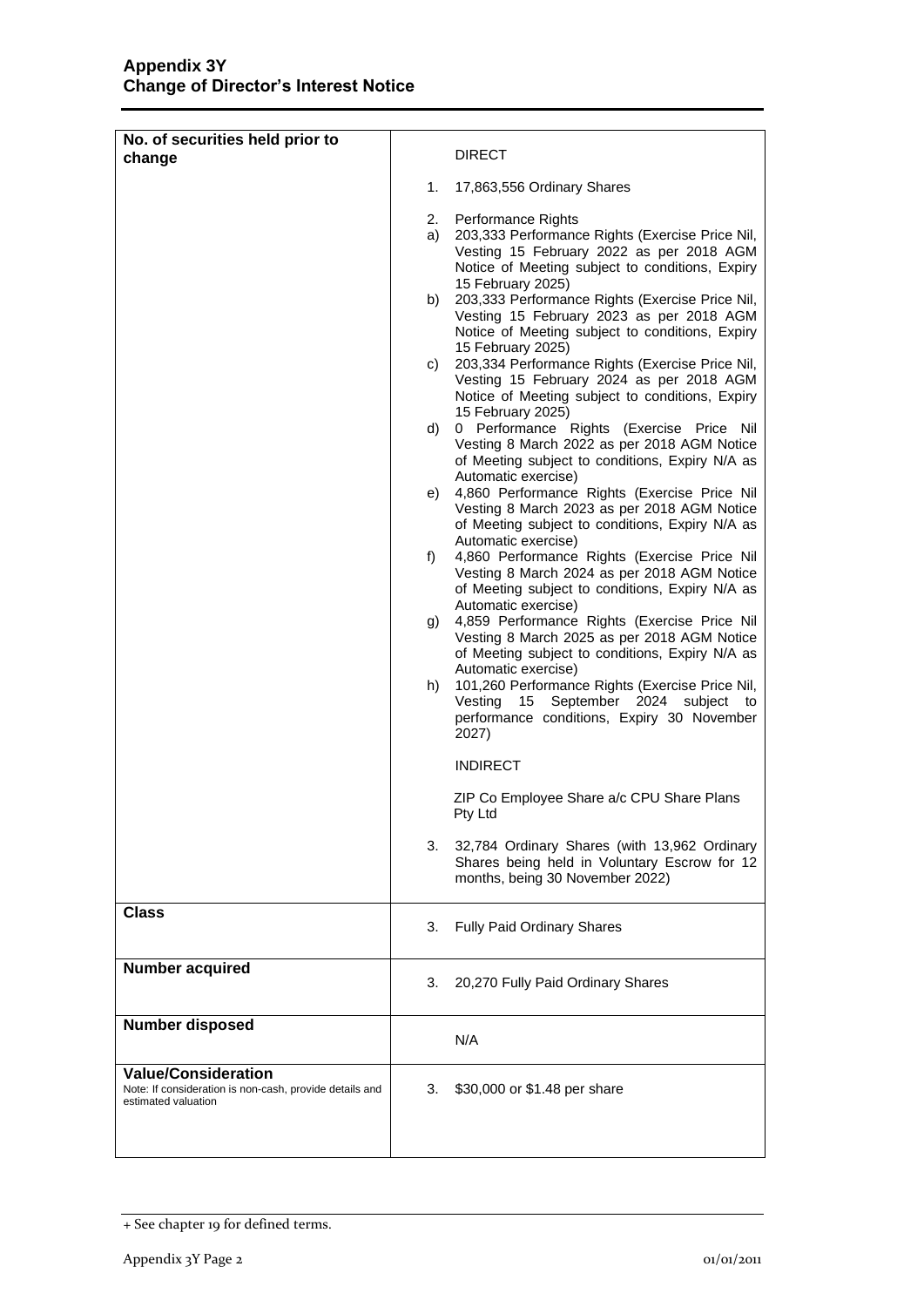| No. of securities held after change                                                                                                                                        |    | <b>DIRECT</b>                                                                                                                                                                                  |
|----------------------------------------------------------------------------------------------------------------------------------------------------------------------------|----|------------------------------------------------------------------------------------------------------------------------------------------------------------------------------------------------|
|                                                                                                                                                                            |    |                                                                                                                                                                                                |
|                                                                                                                                                                            | 1. | 17,863,556 Ordinary Shares (of which 20,270<br>held through Citicorp Nominees Pty Limited)                                                                                                     |
|                                                                                                                                                                            | 2. | Performance Rights                                                                                                                                                                             |
|                                                                                                                                                                            | a) | 203,333 Performance Rights (Exercise Price Nil,<br>Vesting 15 February 2022 as per 2018 AGM<br>Notice of Meeting subject to conditions, Expiry                                                 |
|                                                                                                                                                                            | b) | 15 February 2025)<br>203,333 Performance Rights (Exercise Price Nil,<br>Vesting 15 February 2023 as per 2018 AGM<br>Notice of Meeting subject to conditions, Expiry                            |
|                                                                                                                                                                            | C) | 15 February 2025)<br>203,334 Performance Rights (Exercise Price Nil,<br>Vesting 15 February 2024 as per 2018 AGM<br>Notice of Meeting subject to conditions, Expiry                            |
|                                                                                                                                                                            | d) | 15 February 2025)<br>0 Performance Rights (Exercise Price Nil                                                                                                                                  |
|                                                                                                                                                                            |    | Vesting 8 March 2022 as per 2018 AGM Notice<br>of Meeting subject to conditions, Expiry N/A as<br>Automatic exercise)                                                                          |
|                                                                                                                                                                            | e) | 4,860 Performance Rights (Exercise Price Nil<br>Vesting 8 March 2023 as per 2018 AGM Notice<br>of Meeting subject to conditions, Expiry N/A as                                                 |
|                                                                                                                                                                            | f) | Automatic exercise)<br>4,860 Performance Rights (Exercise Price Nil<br>Vesting 8 March 2024 as per 2018 AGM Notice<br>of Meeting subject to conditions, Expiry N/A as                          |
|                                                                                                                                                                            | g) | Automatic exercise)<br>4,859 Performance Rights (Exercise Price Nil<br>Vesting 8 March 2025 as per 2018 AGM Notice<br>of Meeting subject to conditions, Expiry N/A as                          |
|                                                                                                                                                                            | h) | Automatic exercise)<br>101,260 Performance Rights (Exercise Price Nil,<br>Vesting<br>15 <sub>1</sub><br>September 2024<br>subject<br>to<br>performance conditions, Expiry 30 November<br>2027) |
|                                                                                                                                                                            |    | <b>INDIRECT</b>                                                                                                                                                                                |
|                                                                                                                                                                            |    | ZIP Co Employee Share a/c CPU Share Plans<br>Pty Ltd                                                                                                                                           |
|                                                                                                                                                                            | 3. | 53,054 Ordinary Shares (with 13,962 Ordinary<br>Shares being held in Voluntary Escrow for 12<br>months, being 30 November 2022)                                                                |
| Nature of change<br>Example: on-market trade, off-market trade, exercise<br>of options, issue of securities under dividend<br>reinvestment plan, participation in buy-back |    | Acquisition under Share Purchase Plan                                                                                                                                                          |

<sup>+</sup> See chapter 19 for defined terms.